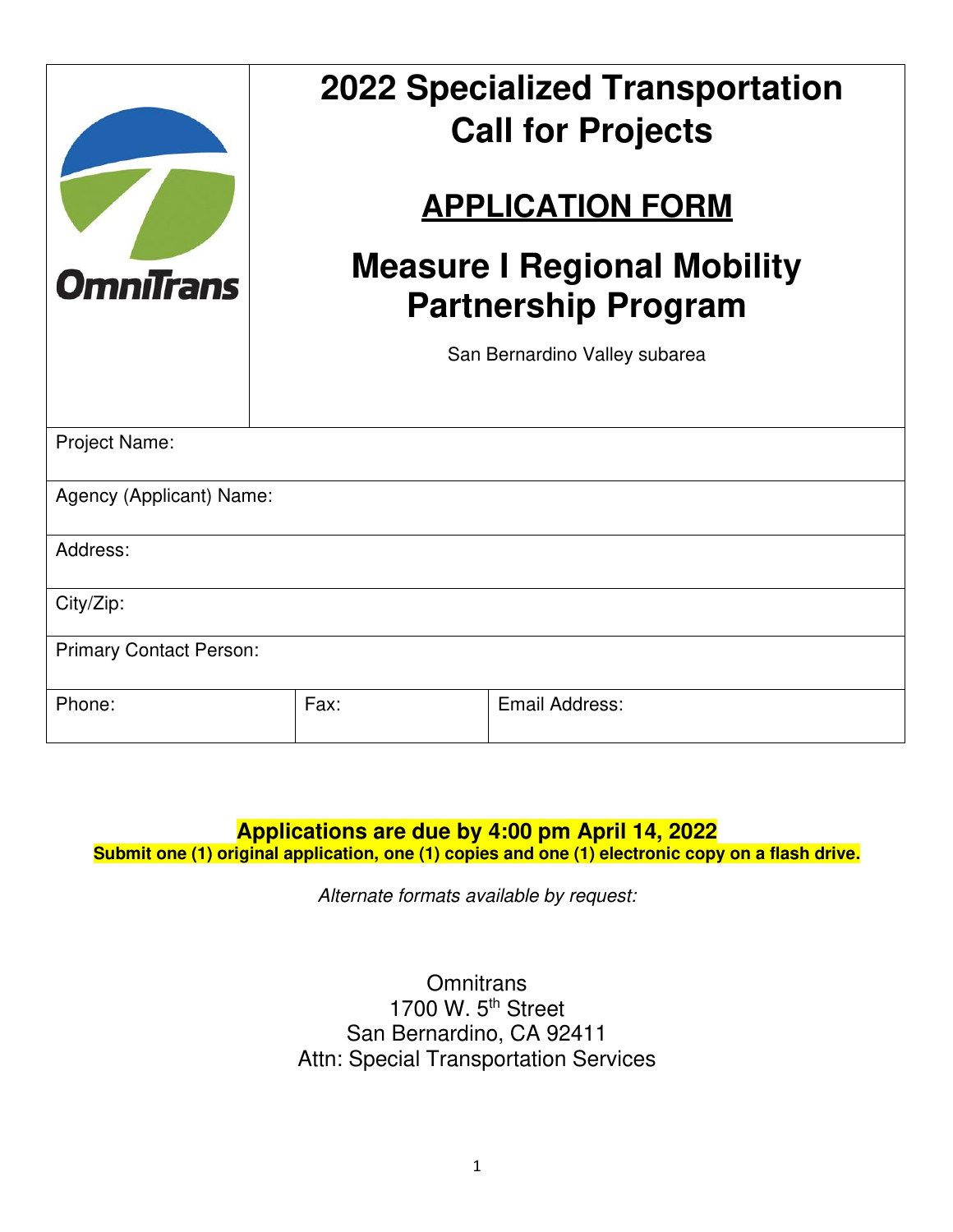# **I. AGENCY PROFILE – PROJECT SUMMARY**

| A. Applicant/Lead Agency Information:                                                                                                                                      |             |                   |  |  |  |
|----------------------------------------------------------------------------------------------------------------------------------------------------------------------------|-------------|-------------------|--|--|--|
|                                                                                                                                                                            |             |                   |  |  |  |
| Legal Name:                                                                                                                                                                |             |                   |  |  |  |
| Address:                                                                                                                                                                   |             |                   |  |  |  |
| City/State/Zip:                                                                                                                                                            |             |                   |  |  |  |
| Contact Person: (Staff that will handle day-to-day activities of the proposed program)                                                                                     |             |                   |  |  |  |
| E-mail:                                                                                                                                                                    |             |                   |  |  |  |
| Phone:                                                                                                                                                                     | Fax Number: |                   |  |  |  |
| <b>B. Project Title:</b>                                                                                                                                                   |             |                   |  |  |  |
|                                                                                                                                                                            |             |                   |  |  |  |
| C. Proposed Project Service Area:                                                                                                                                          |             |                   |  |  |  |
|                                                                                                                                                                            |             |                   |  |  |  |
| <b>D. Project Type</b> (check ALL that apply to THIS project):                                                                                                             |             |                   |  |  |  |
| $\Box$ Capital<br>□Operating □Passes/Vouchers □Mileage Reimbursement □Other                                                                                                |             |                   |  |  |  |
| E. Target Population Information (unique persons served - count individuals only once to represent the<br>number of individuals your program is likely to serve annually): |             |                   |  |  |  |
|                                                                                                                                                                            | Year 1      | Year <sub>2</sub> |  |  |  |
| a. Number of seniors $(62+)$ :                                                                                                                                             |             |                   |  |  |  |
| b. Number of persons with disabilities:                                                                                                                                    |             |                   |  |  |  |
| c. Number of persons not in a or b?                                                                                                                                        |             |                   |  |  |  |
| d. Total number of unique persons served:<br>$(a+b+c)$ :                                                                                                                   |             |                   |  |  |  |
| F. Total number of one-way passenger trips<br>(not unique persons):                                                                                                        |             |                   |  |  |  |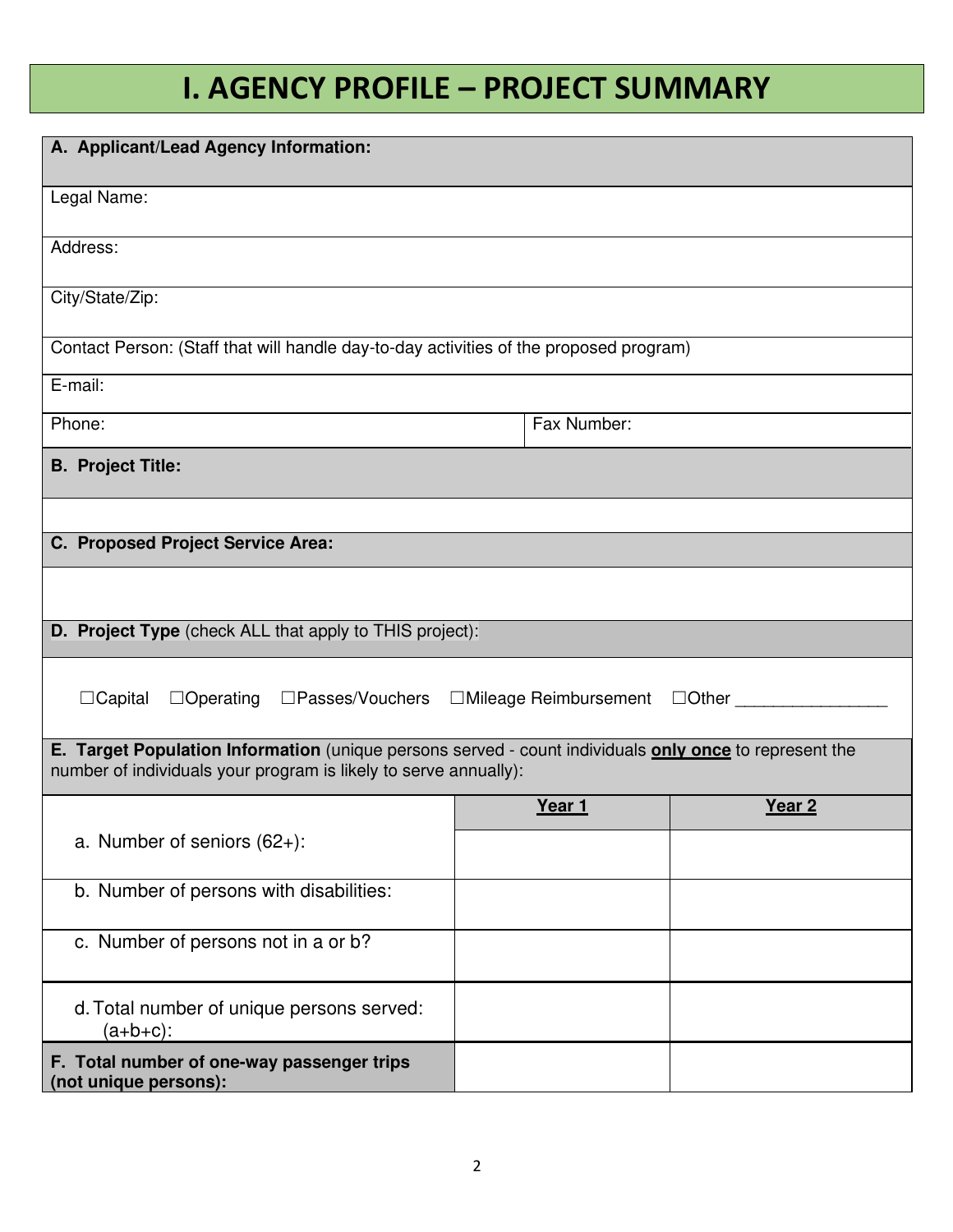## **II. ORGANIZATIONAL CAPABILITIES**

A. Briefly describe your agency's purpose and services*. Supporting documentation must be attached (e.g., agency brochure and any other explanatory information considered important by the applicant).* This section should include at least the following agency details:

| 1. Years of operation:                                                                                                                                                                     |
|--------------------------------------------------------------------------------------------------------------------------------------------------------------------------------------------|
| 2. Agency Mission:                                                                                                                                                                         |
| 3. Description of agency and currently available programs:                                                                                                                                 |
| 4. Size of agency:                                                                                                                                                                         |
| # of total employees                                                                                                                                                                       |
| # of employees working on this project                                                                                                                                                     |
| # of total vehicles available for transportation                                                                                                                                           |
| # of vehicles available for this project                                                                                                                                                   |
| Please describe agency facilities including physical size:                                                                                                                                 |
| 5. How does proposed service fit within the mission of the agency?                                                                                                                         |
| 6. Administration capabilities:<br>(Explain Microsoft Excel proficiency and name key personnel assigned to the management of<br>this project – add resumes/qualifications in the Appendix) |

- B. Please describe the target population groups that the proposed project will serve (individuals with disabilities or seniors) and how the persons to be served are determined eligible for your program. Also indicate what percent of total passenger trips or units of service to be provided will be attributed to a given population group.
- C. Please describe the current population and geographic area(s) that is currently served and the population and geographic area(s) that will be served by the proposed project. *Supporting documentation and an 8-1/2 x 11 map of the service area must be attached.*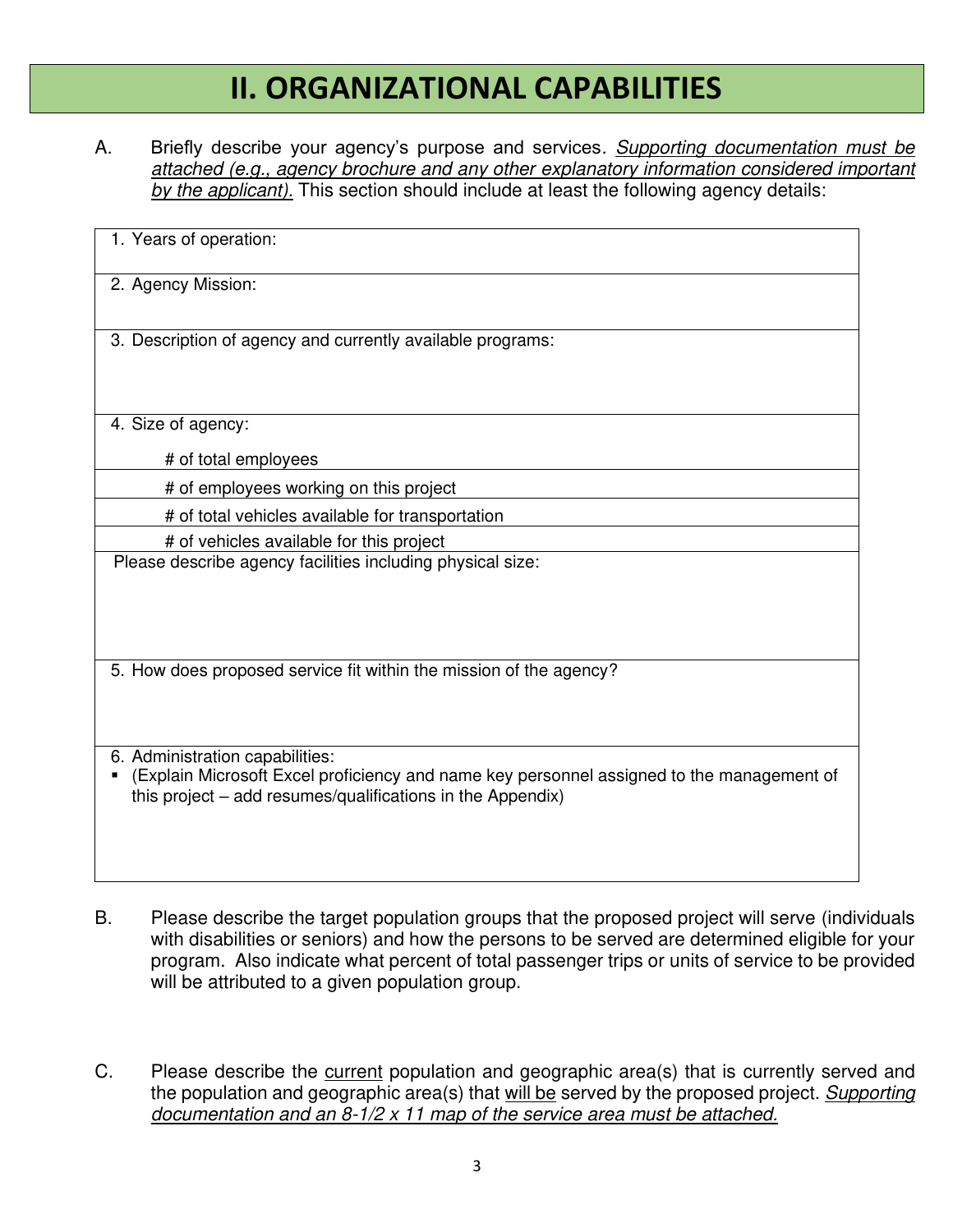#### **III. PROPOSED PROJECT NARRATIVE**

Projects needs must be identified and included in the Public Transit-Human Services Transportation Coordination Plan for San Bernardino County, 2021-2025 and must be in line with the objectives of the Omnitrans Measure I Regional Mobility Partnership (RMP) Program. The Coordinated Plan document is available online at [https://www.gosbcta.com/plan/public-transit](https://www.gosbcta.com/plan/public-transit-human-services-transportation-coordination-plan/)[human-services-transportation-coordination-plan/](https://www.gosbcta.com/plan/public-transit-human-services-transportation-coordination-plan/) . The Omnitrans Measure I RMP Program guidelines have been included as Attachment A.

Applicants must demonstrate an understanding of the Omnitrans Measure I RMP Program and the county's available transportation services as well as the coordinated plan goals, objectives and/or strategies that the project will specifically address.

While completing this grant application, refer to the Project Evaluation and Scoring Criteria on Pages 4-6 of the Application Instructions for additional guidance on each of the questions. Each response will be scored for clarity, completeness and accuracy.

- A. Please provide a narrative to describe your transportation project. Describe the purpose of the project, type of service to be provided, roles and responsibilities of project staff and days and hours of operation. This response should provide the evaluators with a detailed explanation of how your project will operate.
- B. Briefly describe how your proposed project is consistent with the goals and objectives of the Omnitrans Measure I RMP Program, as listed on Pages 4 and 5 of the Application Instructions.
- C. Specify how your project addresses the gap(s) and/or barrier(s) identified in the Coordinated Plan. Indicate the relevant section/page number in the Coordinated Plan document.
- D. Using the Omnitrans Measure I RMP Program guidelines and the Coordinated Plan as a guide, describe the existing transportation services operating in the proposed service area and why the existing transportation services cannot be utilized by the target population you propose to serve.
- E. For Operating projects, describe your operational implementation plan that includes defined routes, schedules, current and projected ridership, key personnel, and marketing strategies or deliverables. This response should detail the steps you will take to place your program in to service for the proposed budget year(s). Please utilize the Service Plan template provided as a portion of the Omnitrans Measure I RMP Program guidelines included as Attachment A to complete this portion of the application.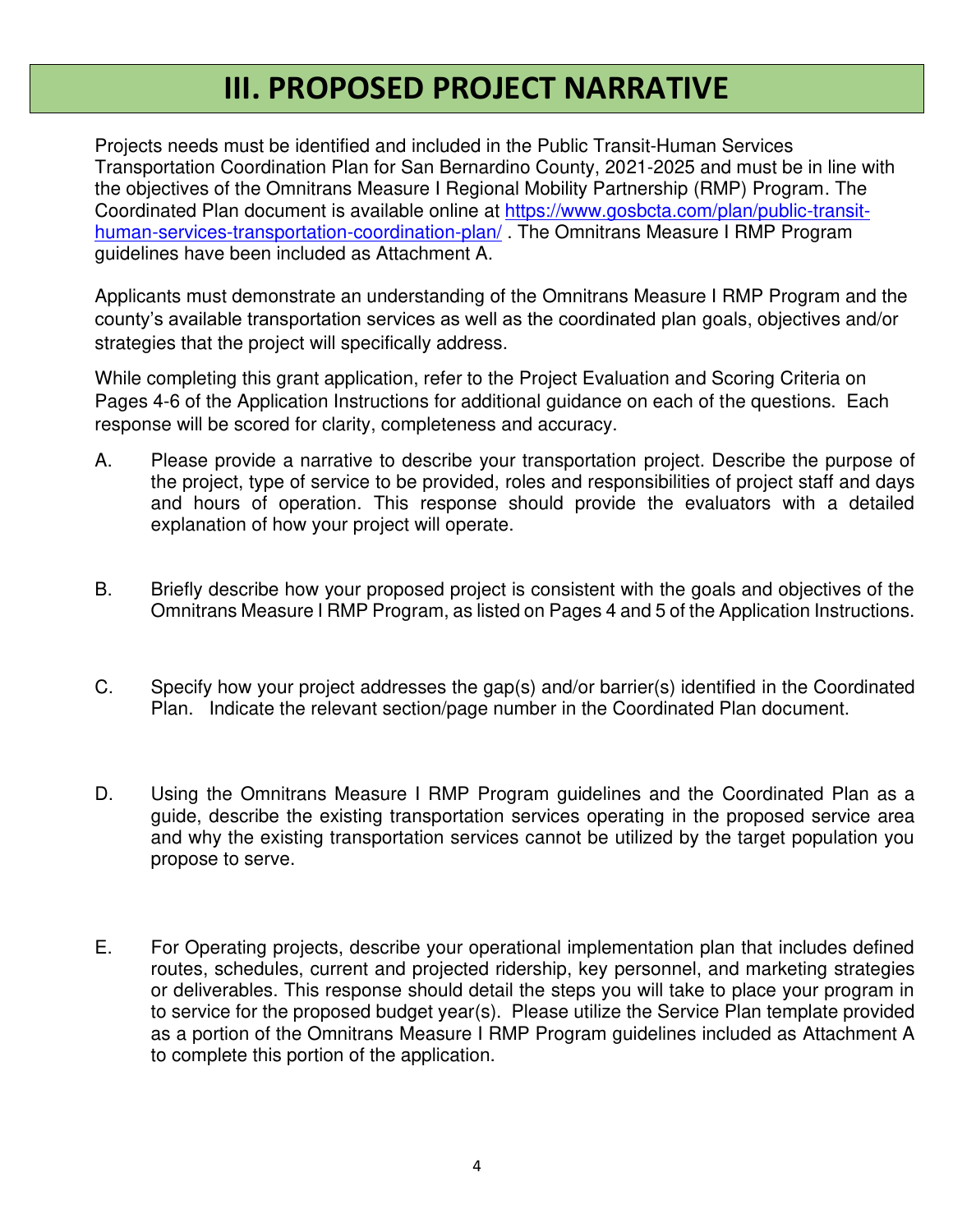- F. For Capital projects, describe the item(s), usage, and how it supports the Omnitrans Measure I RMP Program objectives, the Coordinated Plan requirements and the proposed project.
- G. Detail the outreach activities your agency will undertake to connect existing and new consumers to the proposed project.
- H. Describe how you will promote public awareness of the project and how you will keep stakeholders involved and informed throughout the project.
- I. Describe how you will comply with the annual consumer satisfaction survey process required by the executed contract between Omnitrans and recipients.
- J. Complete the following project milestones table. (Use as many rows as necessary to adequately identify your project's milestones)

| <b>Proposed Project Milestones</b> | <b>Estimated Date of</b><br><b>Completion</b> |  |
|------------------------------------|-----------------------------------------------|--|
|                                    |                                               |  |
| 2.                                 |                                               |  |
| 3.                                 |                                               |  |
| 4.                                 |                                               |  |
| 5.                                 |                                               |  |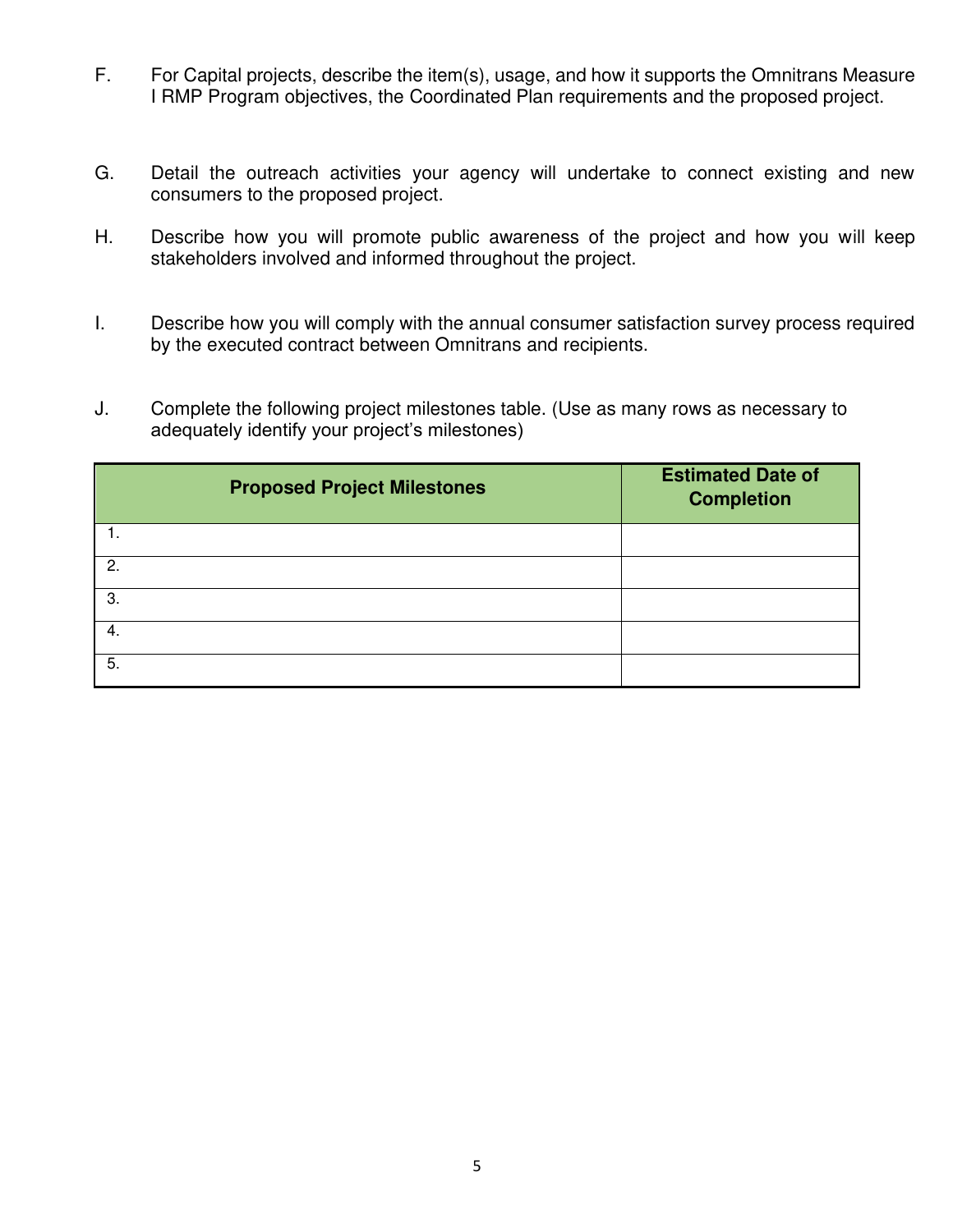K. Identify the performance indicators you will use to track the effectiveness of your proposed project. This will represent the quantitative goals your program proposes to meet.

| <b>Performance Indicators</b>             | Goal -Year 1 | <b>Goal -Year 2</b> |
|-------------------------------------------|--------------|---------------------|
| # of one-way passenger trips provided to: |              |                     |
| Seniors (62+)                             |              |                     |
| Persons with disabilities                 |              |                     |
| Others (Explain)                          |              |                     |
| <b>Total One-Way Passenger Trips:</b>     |              |                     |
| <b>OTHER MEASURES</b>                     |              |                     |
|                                           |              |                     |
|                                           |              |                     |
|                                           |              |                     |
|                                           |              |                     |
| # of                                      |              |                     |

L. Based upon the performance objectives and outcomes you identify, describe your methodologies and procedures for ongoing monitoring and evaluation of the project or service. Applicants should address, if applicable, past program goals set and past actual performance in meeting those goals. Applicant must describe the outcome (impact) that the project will have on individuals with disabilities and/or seniors.

## **IV. COORDINATION**

- A. Identify key stakeholders involved in the project at its outset. Identify potential future partners and methods of obtaining their participation in the project. List may include, but not be limited to, Health and Human Services Agencies, public/private sector, non-profit agencies, transportation providers, and members of the public representing seniors or individuals with disabilities and from public transit agencies.
- B. Explain how this proposed project will make the effort to connect to other existing transit and transportation programs. Attach letters of support from stakeholders appropriate to this grant application (can be referenced here and included as an appendix).
- C. If applicable, describe the emergency planning and drill activities within your agency and in cooperation with the county. Provide proof that your agency is included in the response plan